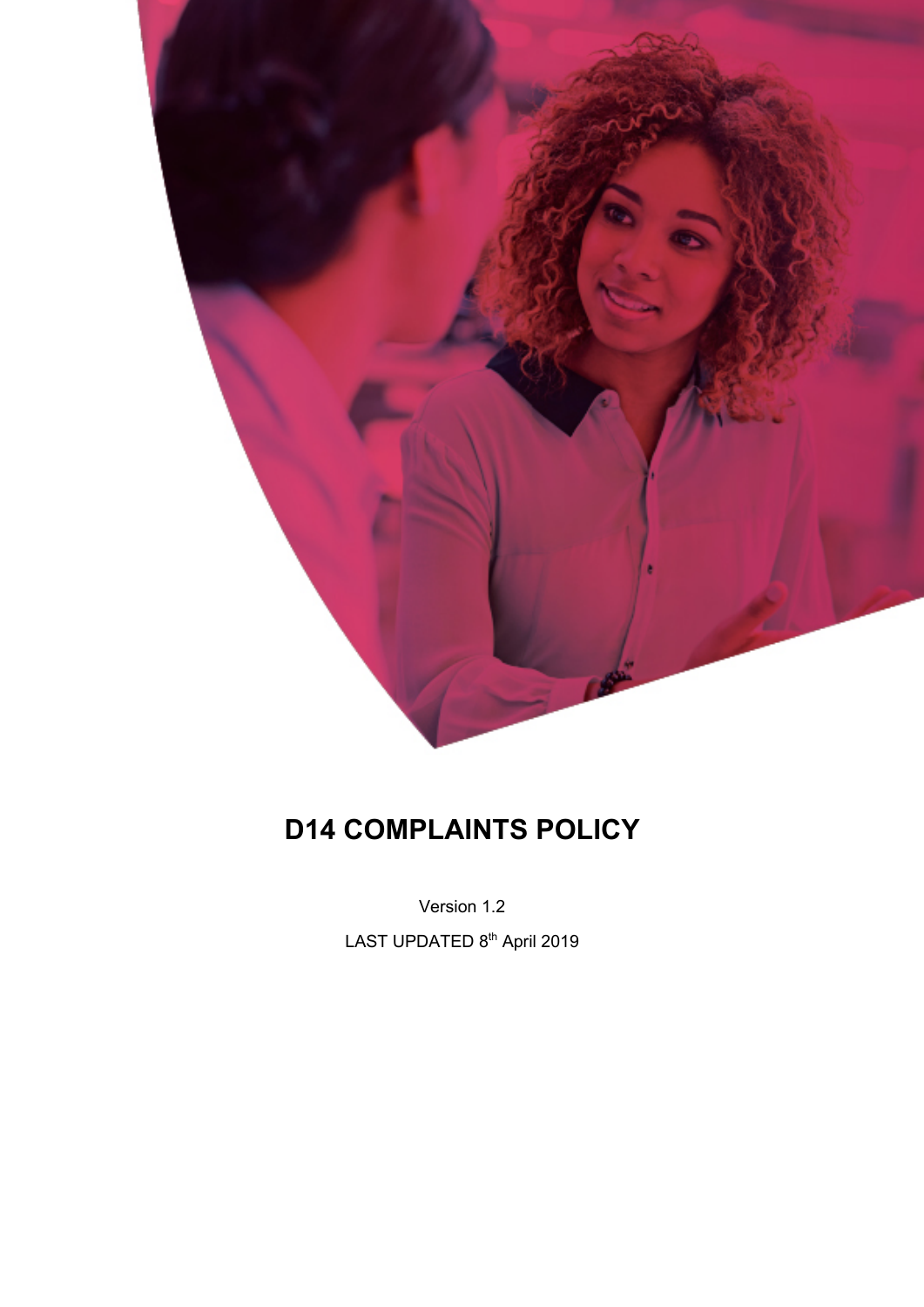

# **TABLE OF CONTENTS**

Document No: CP\_001<br>Version No: V1.2<br>Date: 8<sup>th</sup> April 2019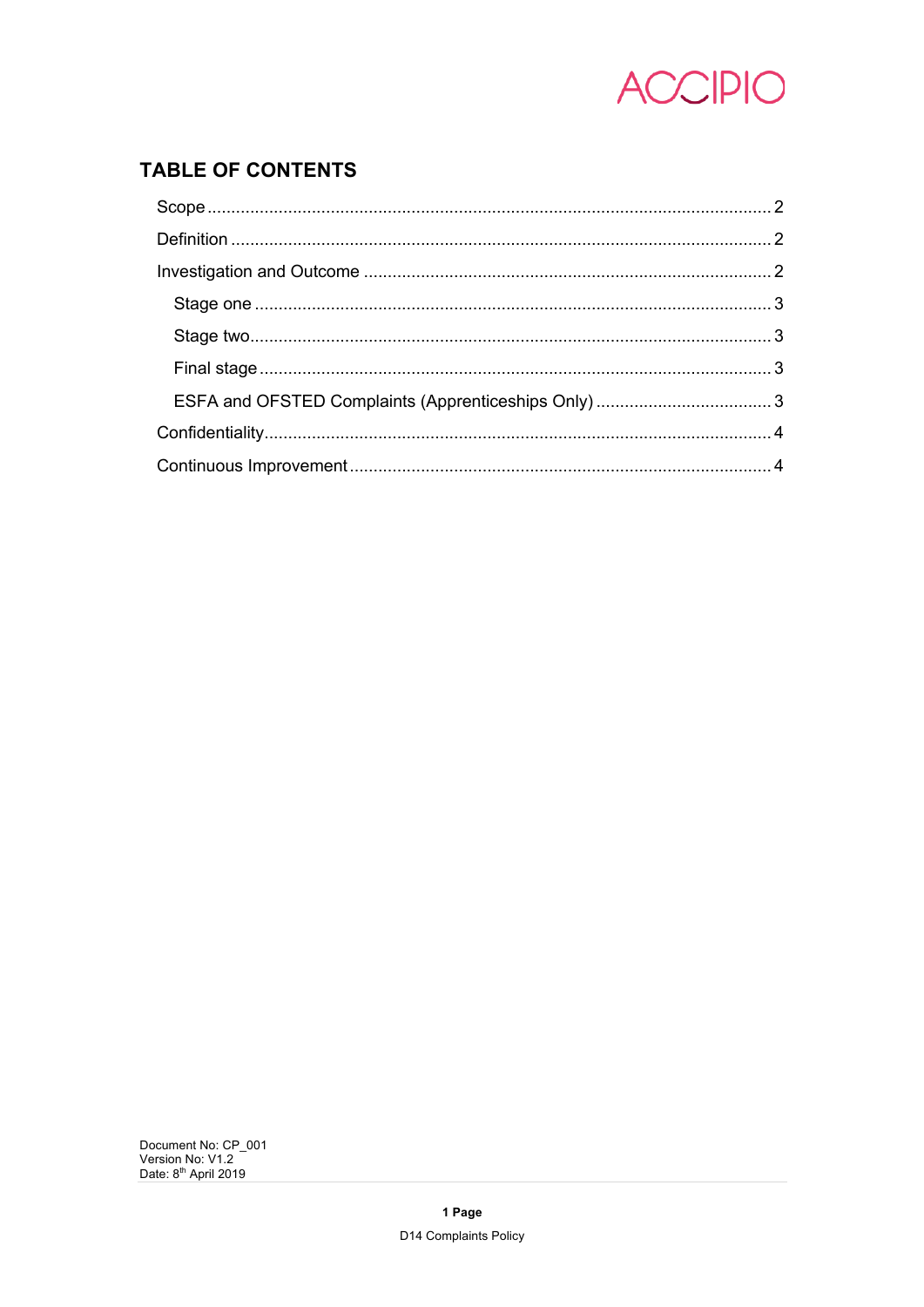

## **SCOPE**

The policy provides a definition and examples of Complaints which may occur. The process for making a complaint is described.

## **DEFINITION**

We aim to give everyone an excellent experience when dealing with Accipio, so we welcome your comments, suggestions and feedback about the service you have experienced when contacting us or when using any of our products or services.

Many matters can be resolved informally so do contact the Customer Service Team on +44 (0) 2036388895 or email customer@accipio.com as we may be able to iron out the problem straight away. But if you feel the problem needs to be put on a more official footing, please follow the process below.

A complaint is an expression of dissatisfaction from you about our products, services or the complaints-handling process itself where it's clear that you expect us to identify the cause of the problem and to take some kind of remedial action.

We aim to ensure that:

- o making a complaint is as easy as possible
- o we treat a complaint as a clear expression of dissatisfaction with our service which calls for an immediate response
- $\circ$  we deal with it promptly, politely and, when appropriate, confidentially
- $\circ$  we respond in the right way, for example by giving you an explanation or an apology where we have got things wrong, and letting you know what action we've taken
- o we learn from complaints and feedback and we use them to improve our service

It is not possible to provide a definitive list of examples of complaints, but the following are examples of situations that would constitute a complaint:

- o incorrect invoicing
- o certificate spelling errors
- o lack of response to queries
- o unable to unsubscribe to emails
- o Website issues
- o incorrect products received
- o delay with receipt of certificates
- $\circ$  non-compliance with stated process e.g. not adhering to published timescales or processes

## **INVESTIGATION AND OUTCOME**

The formal complaints procedure is intended to ensure that all complaints are handled fairly, consistently and wherever possible resolved to the complainant's satisfaction.

Accipio's aim is to resolve all matters as quickly as possible. However, inevitably some issues will be more complex and therefore may require longer to be fully investigated.

Document No: CP\_001 Version No: V1.2 Date: 8<sup>th</sup> April 2019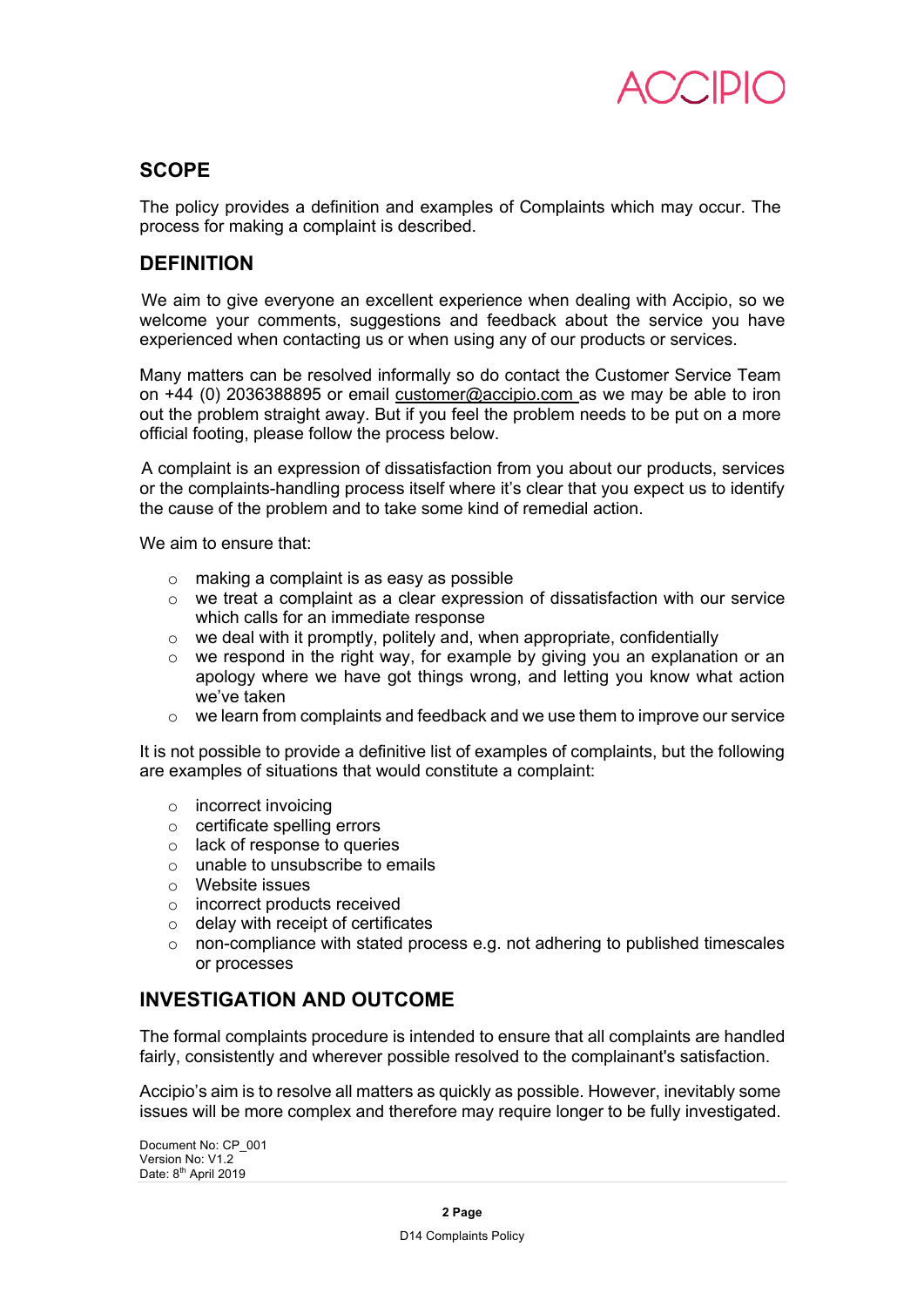

We'll acknowledge your complaint within 2 working days and let you know who will be dealing with it. We will appoint an appropriate person to investigate the matter on your behalf. We aim to resolve complaints within 8 working days but if it's going to take longer than that we'll keep you fully informed.

Once we have completed our investigation, we will explain what went wrong and why, apologise when it is appropriate and take action to remedy the situation as soon as possible.

**The three stages** to our complaints process are:

#### **Stage one**

If you have a complaint in relation to the service you have received from Accipio please raise your concern by emailing customer@accipio.com, explaining the problem as clearly and fully as possible, including any action taken so far. You can also contact the Customer Service team, by phoning +44 (0) 20 363 888 95.

#### **Stage two**

If you are not satisfied with the response you receive to your complaint, you can take the matter further by contacting a Director of Accipio by emailing customer@accipio.com setting out why you are dissatisfied.

A Director of Accipio will undertake a full review of the original complaint, the evidence collected by the person who investigated the matter on your behalf and their initial response. Consultation with all parties will take place to provide you with Accipio's response and any further actions that may need to be taken.

#### **Final stage**

If you are still not satisfied with the response you receive from a Director of Accipio you can take the matter further by writing to the Managing Director of Accipio.

#### **ESFA and OFSTED Complaints (Apprenticeships Only)**

As a guardian of public funds, any member of the public, staff, learner, employer or parent/guardian can make a formal complaint to the ESFA and/or OFSTED. If you feel that your complaint has not been dealt with appropriately or you believe that you should raise a complaint directly with the ESFA or OFSTED, please use the links below for further details on how this can be done.

#### ESFA

https://www.gov.uk/government/publications/complaints-about-post-16-education-andtraining-provision-funded-by-esfa/complaints-about-post-16-education-and-trainingprovision-funded-by-esfa

#### OFSTED

Any member of staff, employer, learner, parent or guardian can raise a complaint with Ofsted. Please follow this link for the most updated version:- https://contact.ofsted.gov.uk/onlinecomplaints. Select work-based training provider and follow the steps.

Document No: CP\_001 Version No: V1.2 Date: 8<sup>th</sup> April 2019